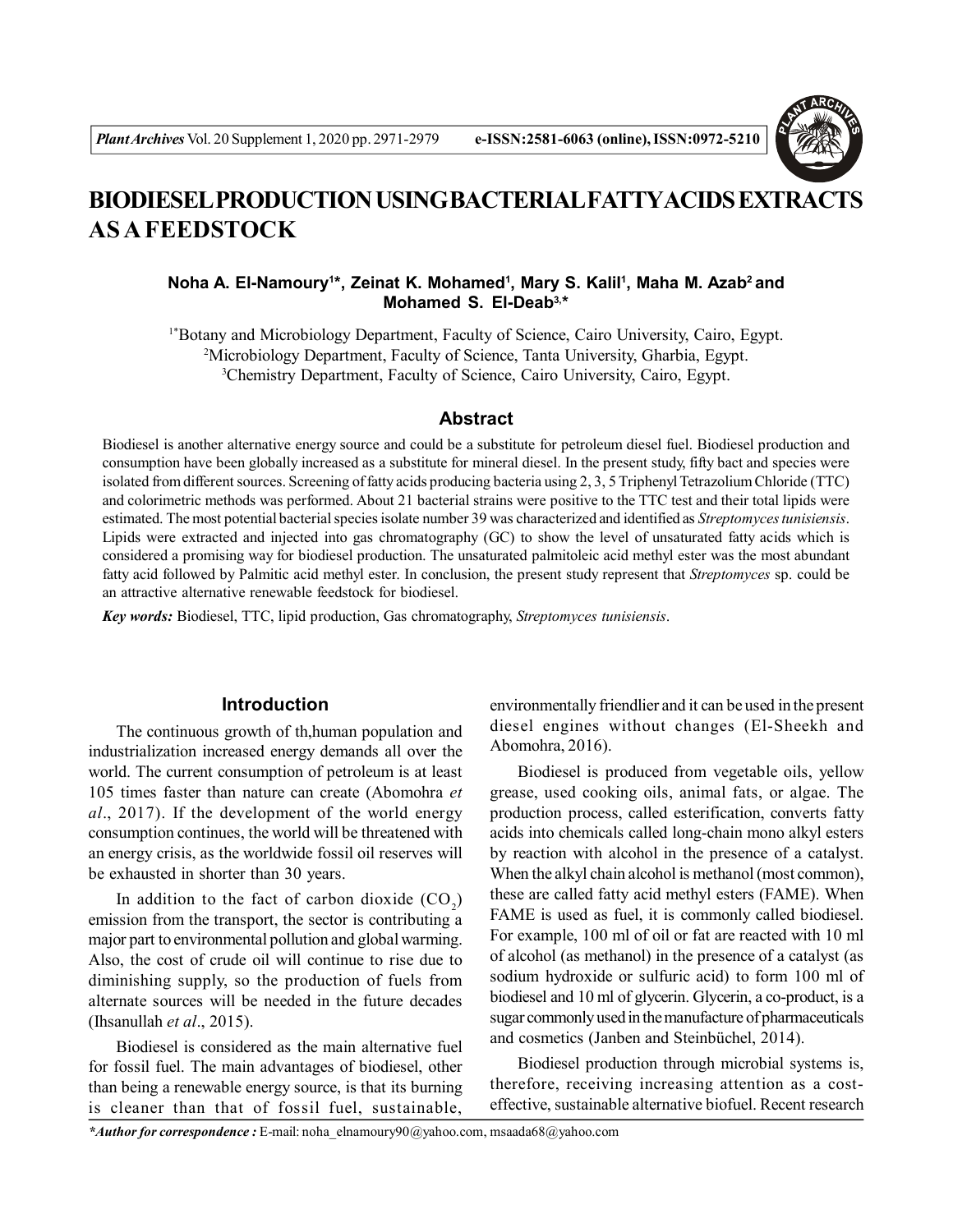confirmed that microalgae are promising biodiesel feedstocks (El-Sheekh *et al*., 2013; Abomohra *et al*., 2014, Abomohra *et al*., 2016; El-Sheekh and Abomohra, 2016). Some microbes have been engineered to convert simple sugars into several types of biofuels (Lee *et al*., 2008; Alper and Stephanopoulos, 2009; Zhang *et al*., 2011). The first microbial biodiesel fatty acid ethyl esters (FAEE)-producing recombinant *E. coli* was created in 2006 and the first example of direct FAEE production by *E. coli* from xylan was reported in 2010 (Kosa and Ragauskas, 2011). More cellulases would be further engineered into the strains to produce FAEE directly from both cellulose and hemicel.lose for further reducing the cost of cellulosic biodiesel (Steen *et al*., 2010). Also, the biodiesel production utilizing a bacterial fatty acid methyltransferase (FAMT) and describe the identification of a bacterial FAMT and the engineering of *E. coli* to produce FAMEs and 3-hydroxy fatty acid methyl esters (3-OH-FAMEs) by expressing FAMT and novel bacterial FATs that exhibit distinct specificities was reported (Nawabi *et al*., 2011).

Some species of bacteria produce fatty acids and triacylglycerols (TAGs) in high levels that can be used as precursors of biodiesel production. However, few genera of the class actinomycetes can accumulate TAGs to high levels, as in the case of *Acinetobacter* (Nelson *et al*., 1996), *Mycobacterium* (Kaieda *et al*., 1999) and *Streptomyces* (Claude, 1999). So, it is necessary to look for becterial species that are lipid-rich as promising candidates for biodiesel production (El-Sheekh *et al*., 2017).

*Streptomyces* sp. S161 could produce fatty acid methyl esters (FAME) directly from starch (Lu *et al*., 2012). The ability of some novel bacterial isolate to produce fatty acids and lipids for their potential use as biodiesel as a cost-effective, sustainable and renewable biofuel feedstock was reported (El-Sheekh *et al*., 2017). The characterization of *S. lienomycini* and its potential application in biodiesel production was documented (Sen *et al.,* 2016). *Streptomyces* sp. CS326 could be used in biodiesel production according to Cho *et al*., (2012) reports. Scientists' reports (Sarac *et al*., 2016) show the activity of *Streptomyces* sp. AU-1 in biodiesel production. The efficiency of *Microbacterium* sp. as a good source for biodiesel production also recorded (Tripathi *et al*., 2014). The actinobacteria are well known for their capacity to produce a wide variety of metabolites, including the polyketides. The biosynthesis of some of these compounds uses the same set of precursor molecules as fatty acid biosynthesis (Arabolaza *et al*., 2010). The actinobacteria contain diverse polyketide synthases genes in their genomes and elevated lipid acc.ulation in some actinobacteria is well studied (Kosa and Ragauskas, 2011).

Thus, this study aims to isolate and study the fatty acids content of several bacterial species as a potential source for biodiesel production.

# **Materials and Methods**

### **Isolation of bacterial isolates**

Bacterial species were isolated from different soils and marine waters collected from Egypt, which were inoculated separately on both nutrient agar and starch nitrate medium plates. After purification, the stock cultures of these isolates were preserved on slants of nutrient and starch nitrate agar and stored at 4ºC. Monthly or bimonthly subcultures were made on new slants (El-Sheekh *et al.,* 2017).

#### **Screening of FAs Production**

Colorimetric screening for fatty acid production is detected as follows: 0.1% w/v of the dye 2, 3, 5 Triphenyl Tetrazolium chloride (TTC) was added to 10 ml of the bacterial isolates broth. Then, the tubes were incubated at 25°C for one hour. The formation of red color was considered to be a positive result (Ryan *et al*., 2010).

#### **Preparation of bacterial culture**

The cultures were prepared by dispensing 48 ml of both nutrient broth and starch nitrate broth in 250 ml flasks and sterilized. Each flask was inoculated by 2 ml of 24 hours old culture, from all bacterial isolates. The flasks were then incubated at  $30^{\circ}$ C for actinobacteria and  $37^{\circ}$ C for true bacteria in a shaker incubator (El-Sheekh *et al.,* 2017).

#### **Lipid extraction**

Bacterial cells were harvested by centrifugation at 4000 g for 15 minutes. The pellet was rinsed three times and resuspended in sterilized distilled water to remove traces of growth medium (Rogers *et al*., 1994). The total lipids for bacteria were extracted following the modified methods of Folch *et al*., (1957). The cells were homogenized with chloroform/methanol (2:1) to a final volume 20 times of the sample volume. After dispersion, the mixture was agitated for 15-20 minutes in shaker at room temperature. The homogenate was either filtrated or centrifuged to recover the liquid phase. The solvent was washed with 0.2 volume of 0.9% NaCl solution. After overtaxing, the mixture was centrifuged at low speed (2000 rpm) to separate the two phases. The upper phase was removed by siphoning, the lower phase containing lipids was evaporated under vacuum in a rotary evaporator. The most producing organism is identified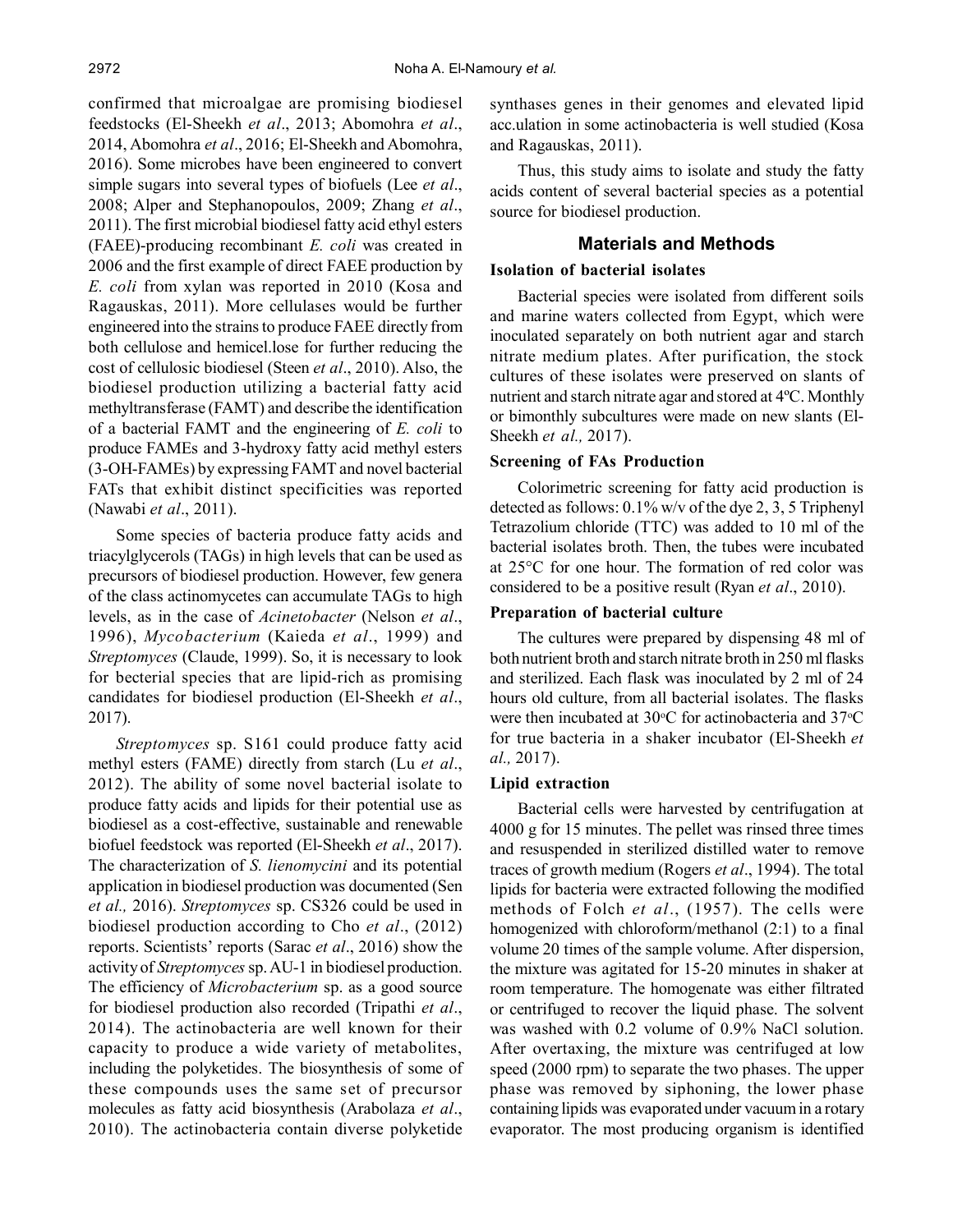according to the amount of lipid g/100 g dry wt. of bacterial culture.

# **Characterization and Identification of most potent isolate**

Identification of the potential isolate was performed using phenotypic method and identification was confirmed by molecular characterization using 16S RNA (Lebeda *et al*., 2012). Morphological (macroscopic and microscopic), biochemical and physiological characterization of potential species was tested following the standard a protocol of the International *Streptomyces* Project (ISP) (Shirling and Gottlieb, 1966) and identified with the help of keys of Bergy's Manual of Systematic Bacteriology (Williams *et al*., 1989).

# **Preparation of fatty acid methyl esters (FAMEs) for analysis using gas chromatography (GC)**

About 50 mg f lipids were transesterified by the addition of 4 ml benzene and 20 ml 1% sulfuric acid (as a catalyst) in absolute methanol. The mixture was left **Table 1:** Screening of bacterial strains for producing FAs using

TTC techniques and total Lipid content of the isolated bacterial species.

| <b>Isolate</b>  | <b>TTC</b> | <b>Total lipids</b>    | <b>Isolate</b>  | <b>TTC</b> | <b>Total lipids</b> |  |
|-----------------|------------|------------------------|-----------------|------------|---------------------|--|
| no.             |            | (mg/gDW)               | no.             |            | (mg/g DW)           |  |
| 1               | $+ve$      | $2.5 \pm 0.4$          | 26              | $+ve$      | $5.1 \pm 0.4$       |  |
| $\overline{2}$  | $+ve$      | $6.1 \pm 0.4$          | 27              | -ve        |                     |  |
| $\overline{3}$  | $-ve$      |                        | 28              | -ve        |                     |  |
| $\overline{4}$  | $+ve$      | $4 \pm 0.3$            | 29              | $+ve$      | $4 \pm 0.5$         |  |
| 5               | -ve        |                        | 30              | -ve        |                     |  |
| 6               | $+ve$      | $4.5 \pm 0.5$          | 31              | $+ve$      | $6 \pm 0.6$         |  |
| 7               | $+ve$      | $6 + 0.6$              | 32              | -ve        |                     |  |
| $\overline{8}$  | $+ve$      | $6.1 \pm 0.3$          | 33              | $+ve$      | $4.1 \pm 0.3$       |  |
| 9               | -ve        |                        | 34              | $+ve$      | $6.5 \pm 0.4$       |  |
| 10              | $-ve$      |                        | 35              | $-ve$      |                     |  |
| 11              | $+ve$      | $6 + 0.6$              | 36              | $+ve$      | $7 + 0.4$           |  |
| $\overline{12}$ | -ve        |                        | 37              | -ve        |                     |  |
| 13              | $-ve$      |                        | 38              | -ve        |                     |  |
| 14              | $+ve$      | $\overline{3} \pm 0.3$ | 39              | $+ve$      | $14 \pm 0.6$        |  |
| 15              | $+ve$      | $7.5 \pm 0.5$          | 40              | $-ve$      |                     |  |
| 16              | -ve        |                        | 41              | $+ve$      | $2.3 \pm 0.3$       |  |
| 17              | $+ve$      | $5.5 \pm 0.5$          | 42              | -ve        |                     |  |
| 18              | -ve        |                        | $\overline{43}$ | -ve        |                     |  |
| 19              | -ve        |                        | 44              | -ve        |                     |  |
| 20              | -ve        |                        | 45              | -ve        |                     |  |
| 21              | -ve        |                        | 46              | $+ve$      | $5 \pm 0.4$         |  |
| 22              | -ve        |                        | 47              | $+ve$      | $4 \pm 0.7$         |  |
| 23              | -ve        |                        | 48              | -ve        |                     |  |
| 24              | $+ve$      | $\overline{5} \pm 0.8$ | 49              | -ve        |                     |  |
| 25              | -ve        |                        | 50              | -ve        |                     |  |

+ ve describes the presence of FAs and -ve denotes non-producer of FAs. Values are the mean of three replicates  $\pm$  Standard Deviation. **Fig. 1:** TTC test: (a) negative test, (b) positive test

**Table 2:** Biochemical characteristics of the selected isolate.

| N <sub>0</sub> . | <b>Test</b>                 | <b>Results</b> |  |
|------------------|-----------------------------|----------------|--|
| 1                | Tyrosine degradation        | -ve            |  |
| $\overline{2}$   | Urea degradation            | -ve            |  |
| 3                | Pectin degradation          | -ve            |  |
| 4                | Esculin degradation         | $+ve$          |  |
| 5                | Lecithin degradation        | -ve            |  |
| 6                | Lipid hydrolysis            | -ve            |  |
| 7                | Starch hydrolysis           | $+ve$          |  |
| 8                | Gelatin hydrolysis          | -ve            |  |
| 9                | Casein hydrolysis           | $+ve$          |  |
| 10               | Catalase                    | -ve            |  |
| 11               | Oxidase                     | $+ve$          |  |
| 12               | Motility test               | -ve            |  |
| 13               | H <sub>2</sub> S production | $-ve$          |  |
| 14               | Citrate utilization         | $+ve$          |  |

refluxed at  $90^{\circ}$ C for 90 minutes, then 20 ml distilled water was added and the resulted esters were extracted with 10 ml benzene upon separation of the layers. The benzene layer was dried using anhydrous sodium sulfate. The solvent was evaporated using a rotary evaporator. The composition of FAMEs was quantified and identified using GC-MS (Radwan, 1978).

#### **GC analysis of fatty acid methyl esters**

The total FA composition of lipids was analyzed as methyl esters with a gas chromatograph massspectrometer (7890A GC system, USA). Chromatographic conditions were: carrier gas, helium, flow rate, 1.5 ml/ min, sample input temperature,  $290^{\circ}$ C, initial temperature, 90 $\degree$ C for 1 minute, programmed to 300 $\degree$ C, capillary column, HP-5MS, length 30m, diameter 0.25 mm. FAs were identified by mass spectra and were compared for retention times with those of standards ("Sigma", USA) (Rattanapoltee and Kaewkannetra, 2014).

## **Results**

#### **Isolation and cultivation of microorganisms**

A total of 50 samples of (*Streptomyces* and bacteria)

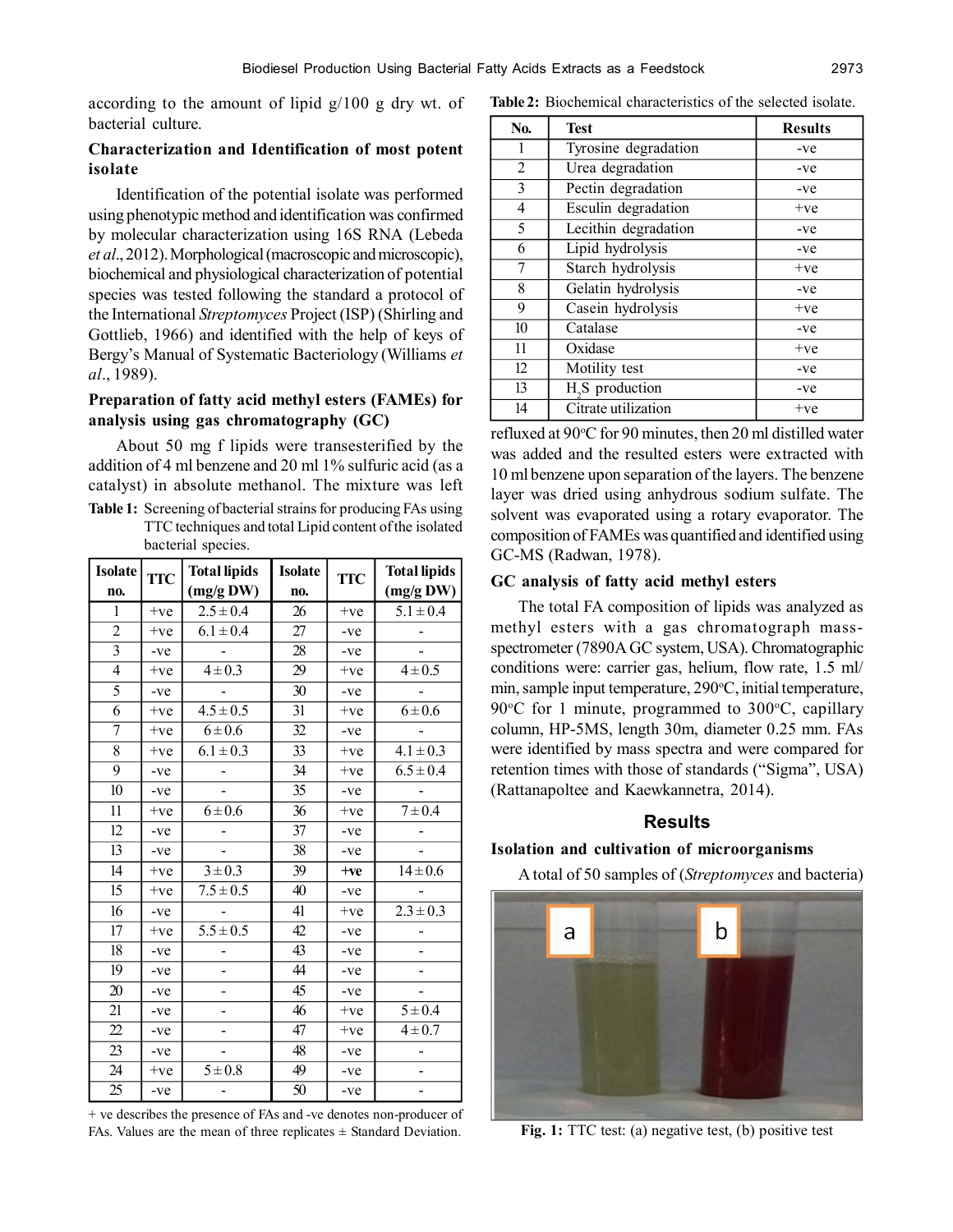



were isolated from different sources. The isolates were inoculated separately on both nutrient agar and starch nitrate medium. After purification and identificat and the stock cultures of these isolates were preserved and stored at 4°C for further tests.

#### **Screening using colourimetric assay**

The reaction of 2, 3, 5-Triphenyl Tetrazolium chloride (TTC) from a colorless to red triphenyl formazan was a convenient indication of the formatio,of fatty acids. TTC techniques indicated that about (21) isolate could produce fatty acids as represented in table 1 and fig. 1.

# **Determination of total lipid for selected isolates**

Selected isolates were tested for their lipids production ability and quantitative estimation of total lipids was recorded in table 1 and fig. 2. Total lipids production varied from 2.5 mg/g dry wt. (Isolate number 1) to 14 mg/g dry wt. (Isolate number 39) which showed the highest activity in lipid production which indicated it may be promising in our study. Therefore it was selected to study its fatty acids profile. As shown in fig. 2, the total lipid of the selected isolate was the highest value.

## **Characterization and identification of the most potent lipid producer isolate**

According to ISP methods (Shirling and Gottlieb, 1966) and (Lebeda *et al*., 2012), the chosen isolate was characterized and identified. Light microscopic



**Fig. 3:** (a) Transmission microscope micrograph showing rectiflexible shape sporophore. (b) smooth and almondshaped spores.

micrograph showing that after 14 days growth, rectiflexible type spore chain morphology with smooth spores appeared and the isolate has distinguishable sporangia with smooth and almond-shaped spores fig. 3.

Biochemical characteristics explain the behavior of the selected isolate toward different substrates (Table 2) where it could hydrolyze starch and casein but couldn't hydrolyze lipid and gelatin. It is also non-motile and could degrade esculin.

The isolate was found to grow well on almost all tested media including ISP 2, ISP 3, ISP 4 and ISP 5. The isolate showed moderate growth on ISP 7 and ISP 1 and no growth presented on ISP 6. Diffusible pigments observed to be pinkish grey to yellow on ISP 2, ISP 3, ISP 4, ISP 5 and ISP 7 (Table 3).

The aerial mycelium was observed to be white to light grey depending on the medium, the color of substrate mycelium was observed to be greyish-yellow to light grey depending on the medium.

The isolate was grown on a wide range of sugars and amino acids added to the medium as a sole carbon and nitrogen source. The growth was inhibited by phenol, **Table 3:** Culture characteristics of the selected isolate grown on different ISP-media.

| <b>Types</b><br>of<br>media | Growth   | Color of<br>aerial<br>mycelium | Color of<br>substrate<br>mycelium | Color of<br>diffusible<br>pigments |
|-----------------------------|----------|--------------------------------|-----------------------------------|------------------------------------|
| $ISP-1$                     | Weak     | White                          | Grayish<br>yellow                 | None                               |
|                             |          |                                | Pale                              | Pinkish                            |
| $ISP-2$                     | Good     | Gray                           | Greyish                           | gray                               |
|                             |          | Light                          | Light                             | Slightly                           |
| $ISP-3$                     | Good     | gray                           | Gray                              | purple                             |
|                             |          | Light                          | Slightly                          | Slightly                           |
| $ISP-4$                     | Good     | gray                           | purple                            | purple                             |
|                             |          |                                | Light                             | Slightly                           |
| $ISP-5$                     | Good     | White                          | Gray                              | purple                             |
| $ISP-6$                     | -ve      | -ve                            | -ve                               | -ve                                |
| $ISP-7$                     |          | Light                          |                                   | yellow                             |
|                             | moderate | gray                           | vellow                            | brown                              |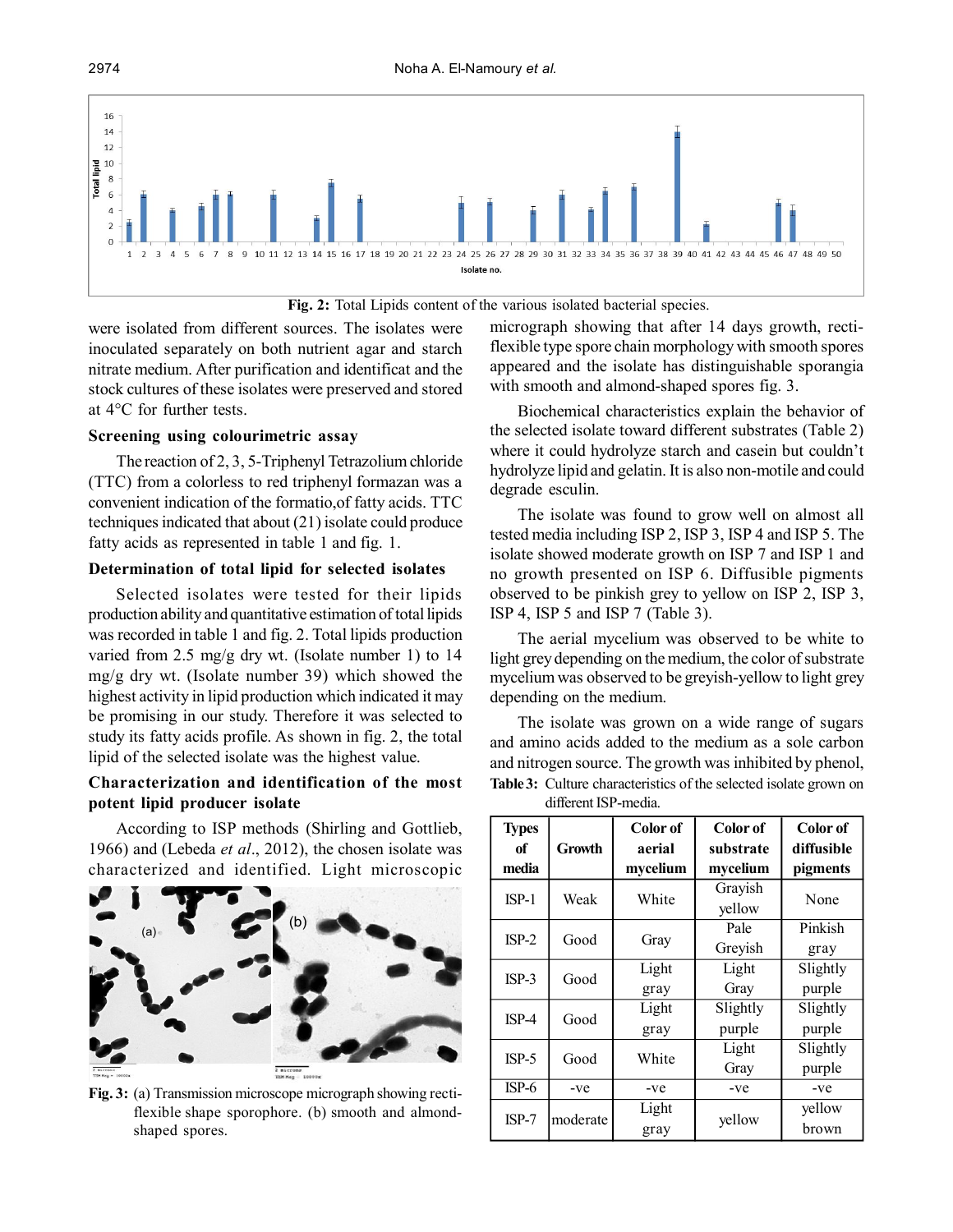| <b>Characteristics</b>               | <b>Results</b> |  |  |  |
|--------------------------------------|----------------|--|--|--|
| <b>Utilization of carbon sources</b> |                |  |  |  |
| Fructose                             | $+ve$          |  |  |  |
| Starch                               | $+ve$          |  |  |  |
| Cellulose                            | $-ve$          |  |  |  |
| sucrose                              | $+ve$          |  |  |  |
| D-Glucose                            | $+ve$          |  |  |  |
| Arabinose                            | $+ve$          |  |  |  |
| L-Rhamnose                           | $-ve$          |  |  |  |
| <b>Utilization of amino acids</b>    |                |  |  |  |
| L-Valine                             | $-ve$          |  |  |  |
| L-Asparagine                         | $+ve$          |  |  |  |
| L-Cysteine                           | -ve            |  |  |  |
| L-Phenylalanine                      | $+ve$          |  |  |  |
| L-Arginine                           | $+ve$          |  |  |  |
| L-Methionine                         | $+ve$          |  |  |  |
| L-Histidine                          | -ve            |  |  |  |
| <b>Tolerance to toxic substances</b> |                |  |  |  |
| Sodium azide $0.01\%$ (w/v)          | -ve            |  |  |  |
| Sodium azide $0.01\%$ (w/v)          | -ve            |  |  |  |
| Crystal violet 0.001% (w/v)          | -ve            |  |  |  |
| Phenol 0.1 % (w/v)                   | -ve            |  |  |  |

**Table 4:** Physiological characteristics of the selected isolate.



**Fig. 4:** *Streptomyces tunisiensis* after 5 days incubation on starch-nitrate media.



**Fig. 6:** FAMEs extracted from *Streptomyces tunisiensis*. sodium azide and crystal violet. The optimum growth was observed on pH 7 and at 30°C under aerobic conditions.

The partial 16s rDNA sequence of the isolate was determined and deposited in GenBank under accession number (MN209228). This sequence was aligned with those of *Streptomyces* reference species available in the GenBank database, which confirmed the identification of isolate number 39 at the genus level. The selected isolate showed high sequence similarity with *Streptomyces tunisiensis* strain CN-207.

## **GC analysis of fatty acids produced by** *Streptomyces tunisiensis*

The lipids and fatty acid production were characterized by GC and the results confirmed a high variation in the fatty acids chain length ranged between C6 and C24 with variably saturated and unsaturated fatty acids. Fig. 5 and table 5, showed the detailed fatty acids composition which producing the highest total lipids concentration (14mg/g dry wt).

Among the detected fatty acids, the unsaturated palmitoleic acid (C16:1) (25.81% of total FAME) was the most abundant fatty acid. Followed by the unsaturated fatty acid palmitic acid (C16:0) (8.05% of total FAME) and the lowest amount were recorded for the saturated undeconoic acid (C11:0) (0.59% of total FAME).



**Fig. 5**: Gas chromatography-mass spectrometry (GC-MS) runs of the fatty acid methyl esters from *Streptomyces tunisiensis.*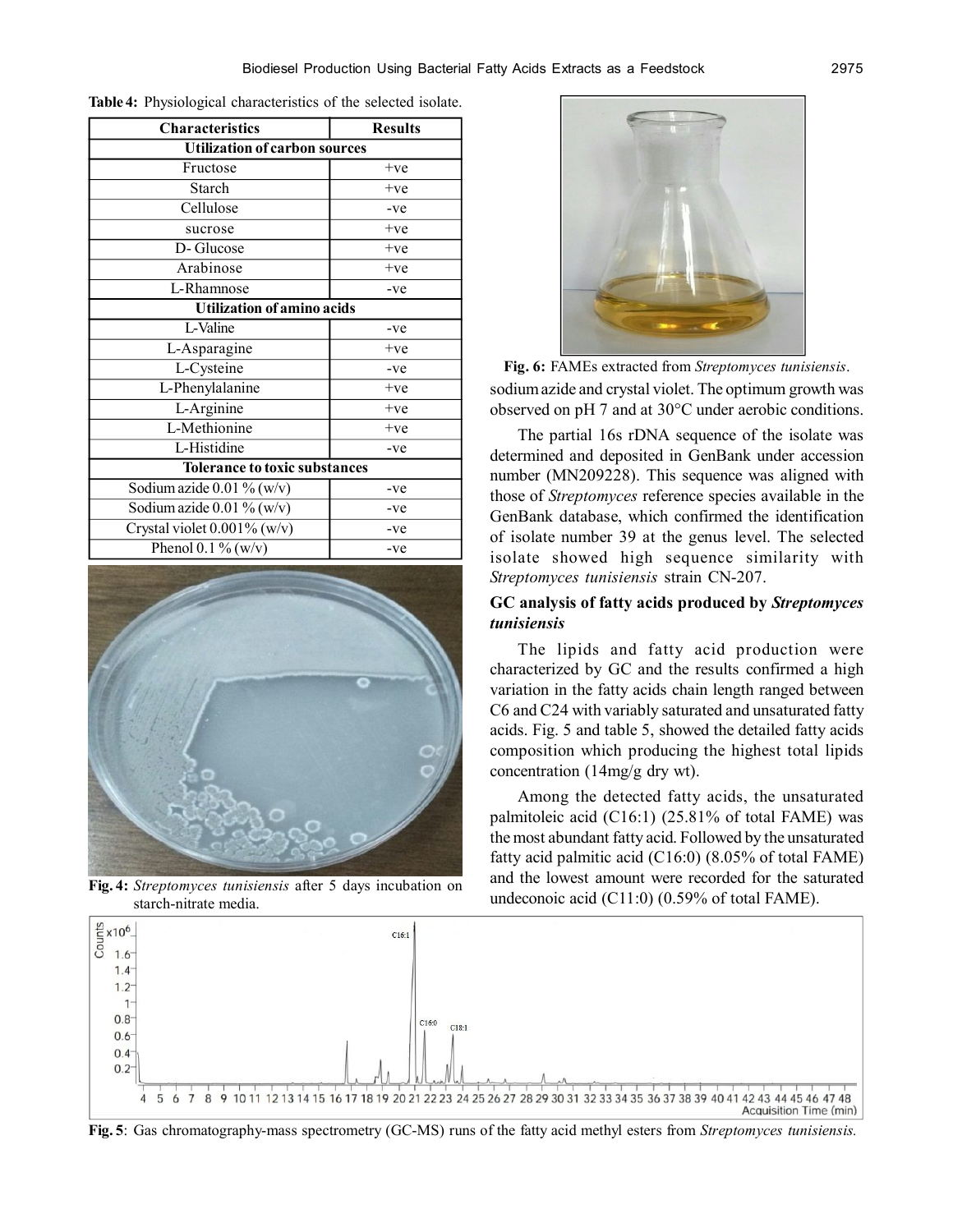|  |  |  | Table 5: Fatty acid profile of Streptomyces tunisiensis. |  |
|--|--|--|----------------------------------------------------------|--|
|--|--|--|----------------------------------------------------------|--|

|                                                       | Fatty                     | <b>Fatty acid</b> |
|-------------------------------------------------------|---------------------------|-------------------|
| Fatty acid methyl ester                               | acid                      | conc. (% of       |
|                                                       | chain                     | total FAME)       |
| Caproic acid methyl ester                             | (C6:0)                    | nd                |
| Caprylic acid methyl ester                            | (C8:0)                    | 5.87              |
| Capric acid methyl ester                              | (C10:0)                   | 0.65              |
| Undecanoic acid methyl ester                          | $\overline{(C11:0)}$      | 0.59              |
| Lauric acid methyl ester                              | $\overline{(C12:0)}$      | 0.68              |
| Tridecanoic acid methyl ester                         | (C13:0)                   | 0.82              |
| Myristoleic acid methyl ester                         | (C14:1)                   | nd                |
| Myristic acid methyl ester                            | $\overline{\text{C14:0}}$ | 1.39              |
| cis-10-Pentadecenoic acid methyl ester                | (C15:1)                   | 1.97              |
| Pentadecanoic acid methyl ester                       | (C15:0)                   | 3.73              |
| Palmitoleic acid methyl ester                         | $\overline{(C16:1)}$      | 25.81             |
| Palmitic acid methyl ester                            | $\overline{(C16:0)}$      | 8.05              |
| cis-10-Heptadecenoic acid methyl ester                | $\overline{(C17:1)}$      | 2.43              |
| Heptadecanoic acid methyl ester                       | $\overline{(C17:0)}$      | 2.64              |
| $\gamma$ -Linolenic Acid methyl ester                 | $\overline{(C18:3)}$      | nd                |
| Linolenic acid methyl ester                           | $\overline{(C18:3)}$      | 3.43              |
| Oleic acid methyl ester                               | (C18:1)                   | 7.53              |
| Elaidic acid methyl ester                             | (C18:1)                   | nd                |
| Stearic acid methyl ester                             | (C18:0)                   | 2.71              |
| Arachidonic acid methyl ester                         | (C20:4)                   | nd                |
| cis-5,8,11,14,17-Eicosapentaenoic acid methyl ester   | (C20:5)                   | 3.88              |
| cis-8,11,14-Eicosatrienoic acid methyl ester          | $\overline{(C20:3)}$      | 4.33              |
| cis-11,14-Eicosadienoic acid methyl ester             | $\overline{(C20:2)}$      | nd                |
| cis-11-Eicosenoic acid methyl ester                   | (C20:3)                   | nd                |
| cis-11,14,17-Eicosatrienoic acid methyl ester         | (C20:3)                   | 4                 |
| Arachidic acid methyl ester                           | $\overline{(C20:0)}$      | 2.18              |
| Heneicosanoic acid methyl ester                       | $\overline{(C21:0)}$      | nd                |
| cis-4,7,10,13,16,19-Docosahexaenoic acid methyl ester | (C22:6)                   | 4.30              |
| cis-13,16-Docosadienoic acid methyl ester             | (C22:2)                   | nd                |
| Erucic acid methyl ester                              | $\overline{(C22:1)}$      | nd                |
| Behenoic acid methyl ester                            | $\overline{(C22:0)}$      | 5.27              |
| Tricosanoic acid methyl ester                         | $\overline{(C23:0)}$      | 3.36              |
| Nervonic acid methyl ester                            | $\overline{\text{C24:1}}$ | 4.38              |
| Lignoceric acid methyl ester                          | $\overline{(C24:0)}$      | nd                |

The ratio of saturated and unsaturated fatty acids was summarized in table 5 and the obtained data showed that the *Streptomyces tunisiensis* was a good parameter for biodiesel production fig. 5.

## **Discussion**

The production of low-cost biofuels using microorganisms is of great interest due to the increase in world use of energy and the shortage of fossil oils. Biodiesel is a renewable fuel that can be produced by microorganisms such as algae and bacteria. Fatty acids methyl esters (FAME) are a common component of biodiesel and can be synthesized from either triacylglycerol or free fatty acids (Nawabi *et al*., 2011).

In the present study, 50 bacterial strains were isolated from different sources. All the collected isolates were screened preliminarily for their fatty acid production using colorimetric TTC techniques. A direct association between the ability to grow on broth containing TTC and to produce fatty acids has been found (Ryan *et al*., 2010). Researchers (Ryan *et al*., 2010) hypothesized that the ability to reduce colorless TTC to red-colored TF is due to the effect of  $\Delta$ 5-desaturase, an enzyme required in the metabolic biosynthesis of FAs. The TTC method is a fast and easy method of screening PUFA producers as it reduced the screening time. That correlates well with the findings of other scientists (Zhu *et al*., 2004) who recorded that the development of the red color confirms the reduction of colorless TTC to red triphenyl formazan (TF). All the negative TTC results can be excluded.

Total lipids of all positive isolates on the TTC test were estimated. Isolate number (39) was the most potent strain in lipid production. The tested bacterial isolate was characterized among the actinomycetes due to the presence of LL-diaminopimelic acid (LL-DAP) in their cell wall (Lecheralier and Lechevalier, 1976). It exhibited typical characteristics of genus *Streptomyces* (Williams *et al*., 1989) for the following reasons: the inability of vegetative mycelia to be fragmented into bacillary or coccoid forms (Grantcharova *et al*.,

2005) the presence of large spore chains (Manteca *et al*., 2010) the isolate was aerobic, excessive branching and aerial mycelia (Claessen *et al*., 2006). Phylogenetic analysis of the 16S rRNA gene sequence of isolate number 39 revealed that it is confirmed as *Streptomyces tunisiensis* under accession number (MN209228) (Lebeda *et al*., 2012).

One of the major objectives of the present study was to evaluate the suitability of actinomycetes lipids as a reliable feedstock of biodiesel. The present results confirmed the suitability of *Streptomyces tunisiensis* lipids as feedback of biodiesel. This finding was supported by previous similar studies (Knothe, 2005; Basha and Jebaraj,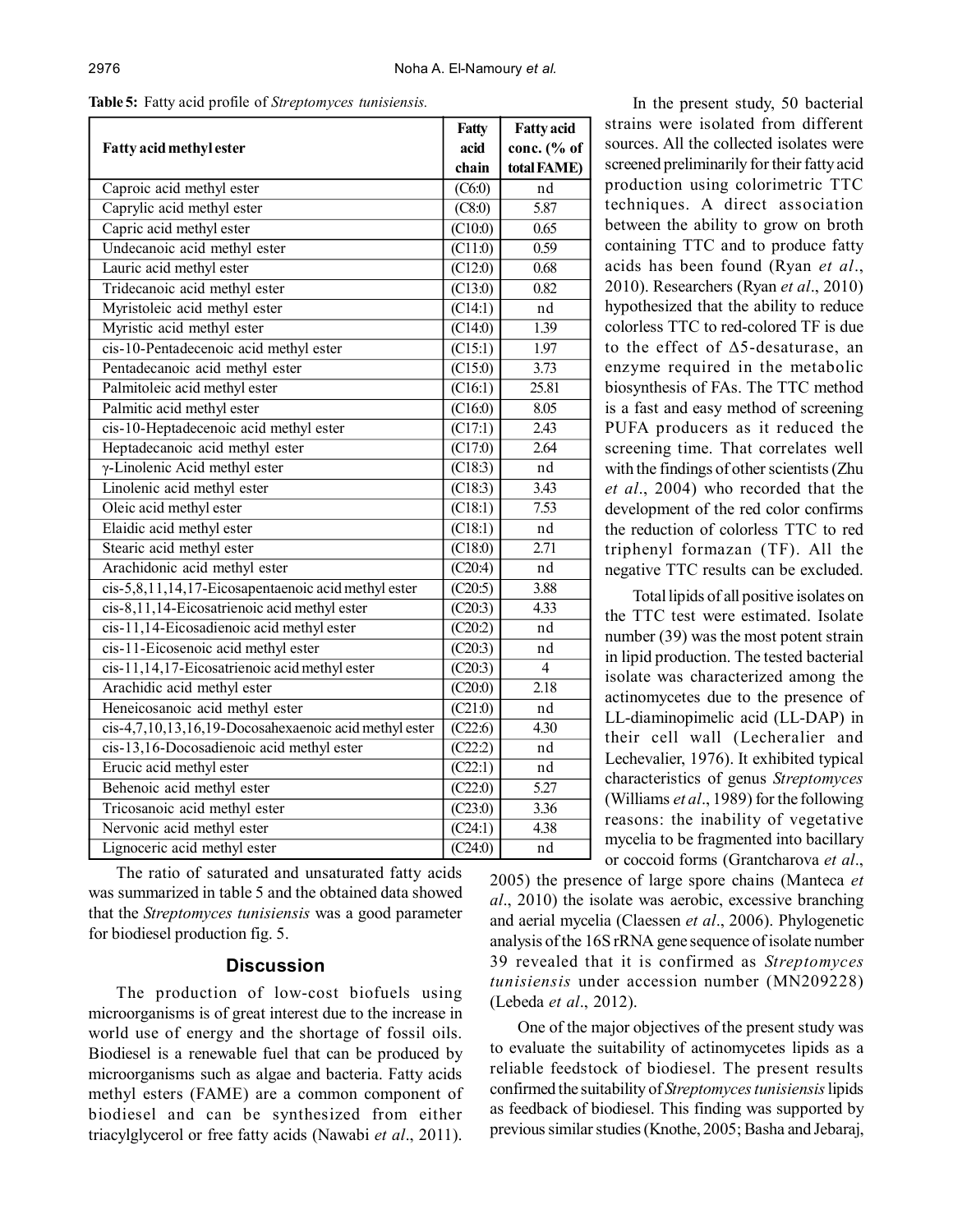

**Fig. 7:** Fatty acid composition (relative abundance of fatty acids) of *Streptomyces tunisiensis.*

2009; Ramachandra *et al*., 2009). These experimental outcomes alert for pursuing a lab-scale batch trail to convert the lipid fraction of *Streptomyces* to biodiesel. The analysis of its fatty acid profile revealed that the amount of unsaturated fatty acids was higher than saturated fatty acids which will be on important biodiesel quality determinant.

Extensive studies (Matsumoto *et al*., 2009; Meng *et al*., 2009) indicated unsaturated fatty acids mainly palmitoleic (C16:1) Oleic (C18:1) and linoleic (C18:2) acids in addition to the saturated fatty acids mainly palmitic (C16:0) and stearic (C18:0) acids could have a vital role in biodiesel production. The level of unsaturation affected biodiesel properties as that fuels with a higher level of unsaturation of the acyl chain have a higher cloud point, which was desirable. Some reports of Song *et al*., (2013) and Ma *et al*., (2014) concluded that the most common feedstock suitable for biodiesel production is enriched in the C16-C18 fatty acids. Our results showed that *Streptomyces tunisiensis* contained considerable amounts of C16 and C18 fatty acids. A reasonable balance for fuel could be achieved with oil containing high levels of monounsaturated fatty acids like octadecenoic acid (18:1) (Staurnas *et al*., 1995) and (Hoekman *et al*., 2012).

#### **Conclusion**

The present results show that 2, 3, 5, Triphenyl Tetrazolium Chloride methods reduced the time, effort and cost involved in the screening and isolation of fatty acids from bacterial strains. These results may add rigid support of the suitability of *Streptomyces tunisiensis* lipid as a feedstock of biodiesel due to the high content of long-chain fatty acids with a carbon atom and a high ratio of unsaturated fatty acids, which may be considered as good characteristics for biodiesel properties. Further studies are underway to optimize the esterification process

to maximize the conversion of the fatty acids into biodiesel**.**

## **References**

- Abomohra, A., M. El-Sheekh and D. Hanelt (2014). "Pilot cultivation of the chlorophyte Microalga *Scenedesmus obliquus* as a promising feedstock for biofuel." *Biomass Bioenergy.,* **64:** 237-244.
- Abomohra, A., W. Jin and M.M. El-Sheekh (2016). "Optimization of lipid extraction for improved biodiesel recovery from the biodiesel promising microalga *Scenedesmus obliquus.*" Energy Conver. *Managem*., **108:** 23-29.
- Abomohra, A., A. El-Naggar and A. Baeshen (2017). "Potential of macroalgae for biodiesel production: Screening and evaluation studies" *Journal of Bioscience and Bioengineering.*, **Vol. xx No. xx,** 1e7.
- Alper, H. and G. Stephanopoulos (2009). "Engineering for biofuels: exploiting innate microbial capacity or importing biosynthetic potential." *Nat. Rev. Microbiol.,* **7:** 715-723.
- Arabolaza, A., M. D'Angelo, S. Comba and H. Gramajo (2010). "FasR, a novel class of transcriptional regulator, governs the activation of fatty acid biosynthesis genes in *Streptomyces coelicolor*." *Mol. Microbiol.,* **78:** 47-63.
- Basha, S.A. and K.R.G.S. Jebaraj (2009). "A review on biodiesel production, combustion, emissions and performance." *Renewable Sustainable Energy Rev*., **13:** 1628-1634.
- Cho. S., D. Park, J. Simkhada, J. Hong, J. Sohng, O. Lee and J. Yoo (2012). "A neutral lipase applicable in biodiesel production from a newly isolated Streptomyces sp. CS326" *Bioprocess Biosyst Eng.,* **35:** 227-234.
- Claessen, D., W. de Jong, L. Dijkhuizen and H.A. Wosten (2006). "Regulation of *Streptomyces* development: reach for the sky." *Trends Microbiol*., **14:** 313-319.
- Claude, S. (1999). "Research of new outlets for glycerol-recent developments in France." *Fett/Lippid.,* **3:** 101-104.
- El-Sheekh, M., A. Abomohra and D. Hanelt (2013). "Optimization of biomass and fatty acid productivity of *Scenedesmus*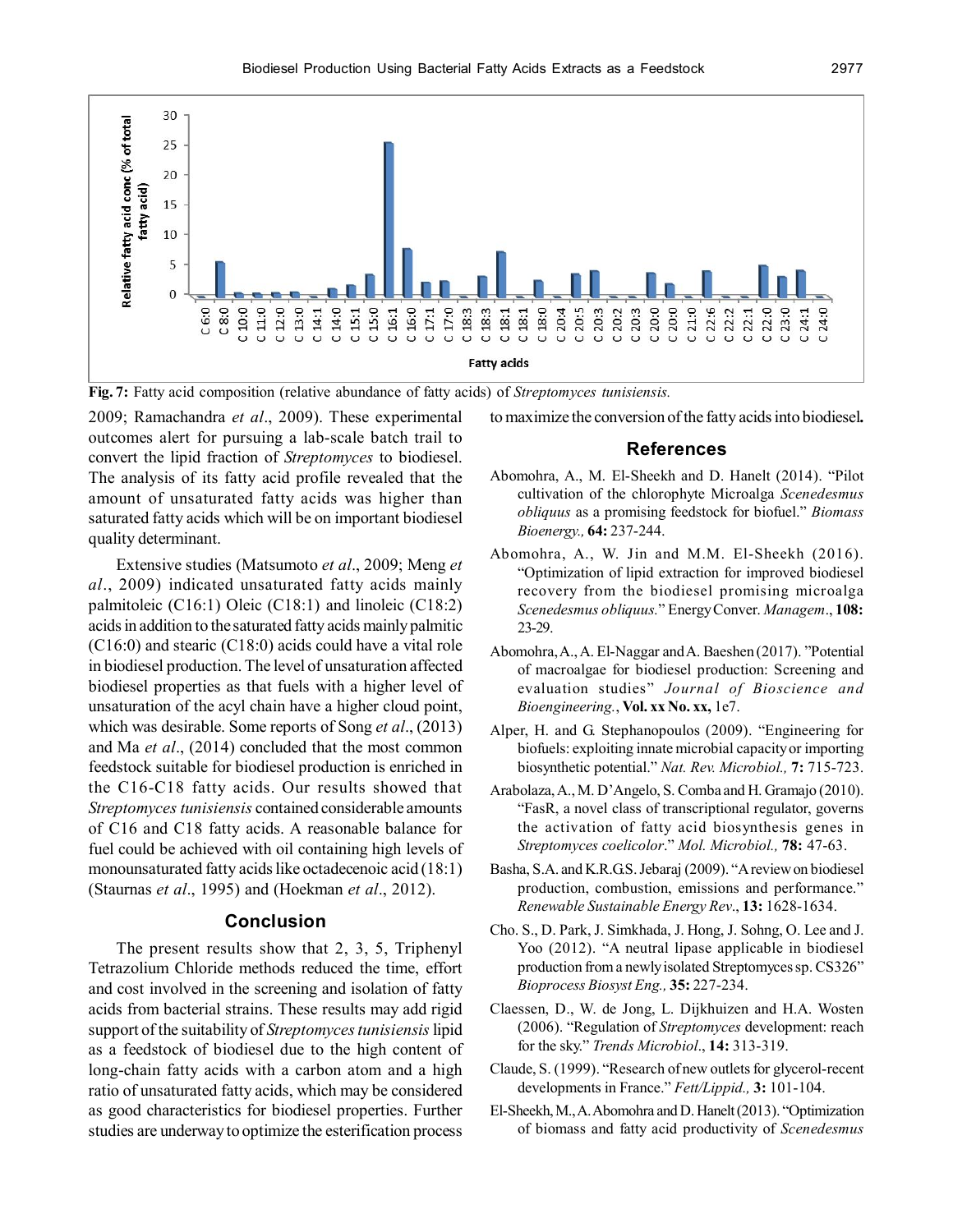*obliquus* as a promising microalga for biodiesel production." *World J. Microbiol. Biotechnol*., **29:** 915- 922.

- El-Sheekh, M., N. Allam, S. Shabana and M. Azab (2017). "Efficiency of lipid accumulating Actinomycetes isolated from soil for biodiesel production: Comparative study with microalgae" Energy Sources, Part A: Recovery, Utilization and Environmental Effects. DOI: 10.1080/15567036.2016. 1273279.
- El-Sheekh, M., and A. Abomohra (2016). "Biodiesel production from Microalgae. In: Industrial Microbiology: Microbes in Action, Garg, N. and Aeron, A. (Eds.)." New York: Nova Science Publishers, 355-366.
- Folch, J., M. Lees and G. Sttanley (1957). "A simple method for isolation and purification of total lipids from animal tissue." *Journal of Biological Chemistry.*, **226:** 497-509.
- Grantcharova, N., U. Lustig and K. Flardh (2005). "Dynamics of FtsZ assembly during sporulation in *Streptomyces coelicolor* A3(2)." *J. Bacteriol.,* **187:** 3227-3237.
- Hoekman, S., A. Broch, C. Robbins, E. Ceniceros and M. Natarajan (2011). "Review of biodiesel composition, properties and specifications." *Renewable & Sustainable Energy Reviews.*, **16:** 143-169.
- Ihsanullah, I., S. Shah, M. Ayaz, I. Ahmed, M. Ali, N. Ahmad and I. Ahmad (2015). "Production of Biodiesel from Algae" *Journal of pure and applied microbiology.*, **9(1):** 79-85.
- Janben, H. and A. Steinbüchel (2014). "Fatty acid synthesis in *Escherichia coli* and its applications towards the production of fatty acid based biofuels" *Biotechnology for Biofuels.,* **7:7 2:26.**
- Kaieda, M., T. Samukawa, T. Matsumoto, K. Ban, A. Kondo, Y. Shiada, H. Noda, F. Nomoto, K. Ohtsuka, E. Izumoto and H. Fukuda (1999). "Biodiesel fuel production from plant oil catalysed by Rhizopusoryzae lipase in a watercontaining system without an organic solvent." *J. Biosci. Bioengin*., **88:** 627-631.
- Knothe, G. (2005). "Dependence of biodiesel fuel properties on the structure of fatty acid alkyl esters." *Fuel Process Technol*., **86:** 1059-1070.
- Kosa, M. and A.J. Ragauskas (2011). "Lipids from heterotrophic microbes: advances in metabolism research." *Trends Biotechnol.,* **29:** 53-61.
- Labeda, D.P., M. Goodfellow, R. Brown , A.C. Ward, B. Lanoot, M. Vanncanneyt, J. Swings, S.B. Kim, Z. Liu, J. Chun, T. Tamura, A. Oguchi, T. Kikuchi, H. Kikuchi, T. Nishii, K. Tsuji, Y. Yamaguchi, A. Tase, M. Takahashi, T. Sakane, K.I. Suzuki and K. Hatano (2012). "Phylogenetic study of the species within the family Streptomycetaceae." *Antonie Van Leeuwenhoek.,* **101:** 73-104.
- Lecheralier, M. and H. Lechevalier (1976). "Chemical methods as criteria or the separation of Nocardia from other actinomycetes." *Biology Actinomycetes.,* **11:** 78-82.
- Lee, S.K., H. Chou, T.S. Ham, T.S. Lee and J.D. Keasling (2008). "Metabolic engineering of microorganisms for biofuel

production: from bugs to synthetic biology to fuels." *Curr Opin Biotechnol.,* **19:** 556-563.

- Lu, Y., J. Wang, Z. Deng, H. Wu, Q. Deng, H. Tan and L. Cao (2012). "Isolation and characterization of fatty acid methyl ester (FAME)-producing *Streptomyces* sp. S161 from sheep (Ovis aries) faeces." *Letters in Applied Microbiology.,* **57:** 200-205.
- Ma, Y., Z. Wang, C. Yu, Y. Yin and G. Zhou (2014). "Evaluation of the potential of 9 Nannochloropsis strains for biodiesel production." *Bioresource Technology.,* **167:** 503-509.
- Manteca, A., J. Sánchez, H.R. Jung, V. Schwämmle and O.N. Jensen (2010). "Quantitative proteomic analysis of *Streptomyces coelicolor* development demonstrates the switch from primary to secondary metabolism associated with hyphae differentiation." *Mol. Cell. Proteomics.*, **9:** 1423-1436.
- Matsumoto, T., M. Maeda, Y. Sagiyama, H. Sato and T. Tanka (2009). "Characterization of marine microalgae *Senedesmus* Sp. Strain JPCCGA0024 towards biofuel production." *Biotechnol. Lett*., **31:** 1367-1372.
- Meng, X., T. Yang, X. Xu, L. Zhang, Q. Nie and M. Xian (2009). "Biodisel production from oleaginous microorganisms." *Renewable Energy.,* **34:** 1-5.
- Nawabi, P., S. Bauer, N. Kyrpides and A. Lykidis (2011). "Engineering *Escherichia coli* for biodiesel production utilizing a bacterial fatty acid methyltransferase." *Applied and Environmental Microbiology*., **77:** 8052-8061.
- Nelson, L., T. Foglia and W. Marmer (1996). "Lipase-catalyzed production of biodiesel." *J. Amer. Oil Chem. Soc*., **73:** 1191-1195.
- Radwan, S.S. (1978). "Coupling of two dimensional thin layer chromatography with GC for the quantitative analysis of lipid classes and their constituents fatty acids." *Journal of Chromatographic Science.,* **16:** 538-542.
- Ramachandra, T., D. Mahapatra and B. Karthick (2009). "Milking diatoms for sustainable energy: Biochemical engineering versus Gasoline-Secreting diatom solar panels." *Ind. Eng. Chem. Res*., **48:** 8769-8788.
- Rattanapoltee, P. and P. Kaewkannetra (2014). "Cultivation of microalga, Chlorella vulgaris under different autoeheteroemixo trophic growths as a raw material during biodiesel production and cost evaluation" *Energy* xxx 1-5.
- Rogers, S.L., and R.G. Burns (1994). "Changes in aggregate stability, nutrient status, indigenous microbial populations and seedlings emergence following inoculation of soil with *Nostoc Muscorum.*" *Biology and Fertility of Soils.*, **18:** 209-215.
- Ryan, J., H. Farr, S. Visnovsky, M. Vyssotski and G. Visnovsky (2010). "A rapid method for the isolation of eicosapentaenoic acid-producing marine bacteria." *Journal of Microbiological Methods.,* **82(1):** 49-53.
- Sarac. N., A. Ugur and B. Sen (2016). "A Green Alternative for Biodiesel Production: Transesterification with